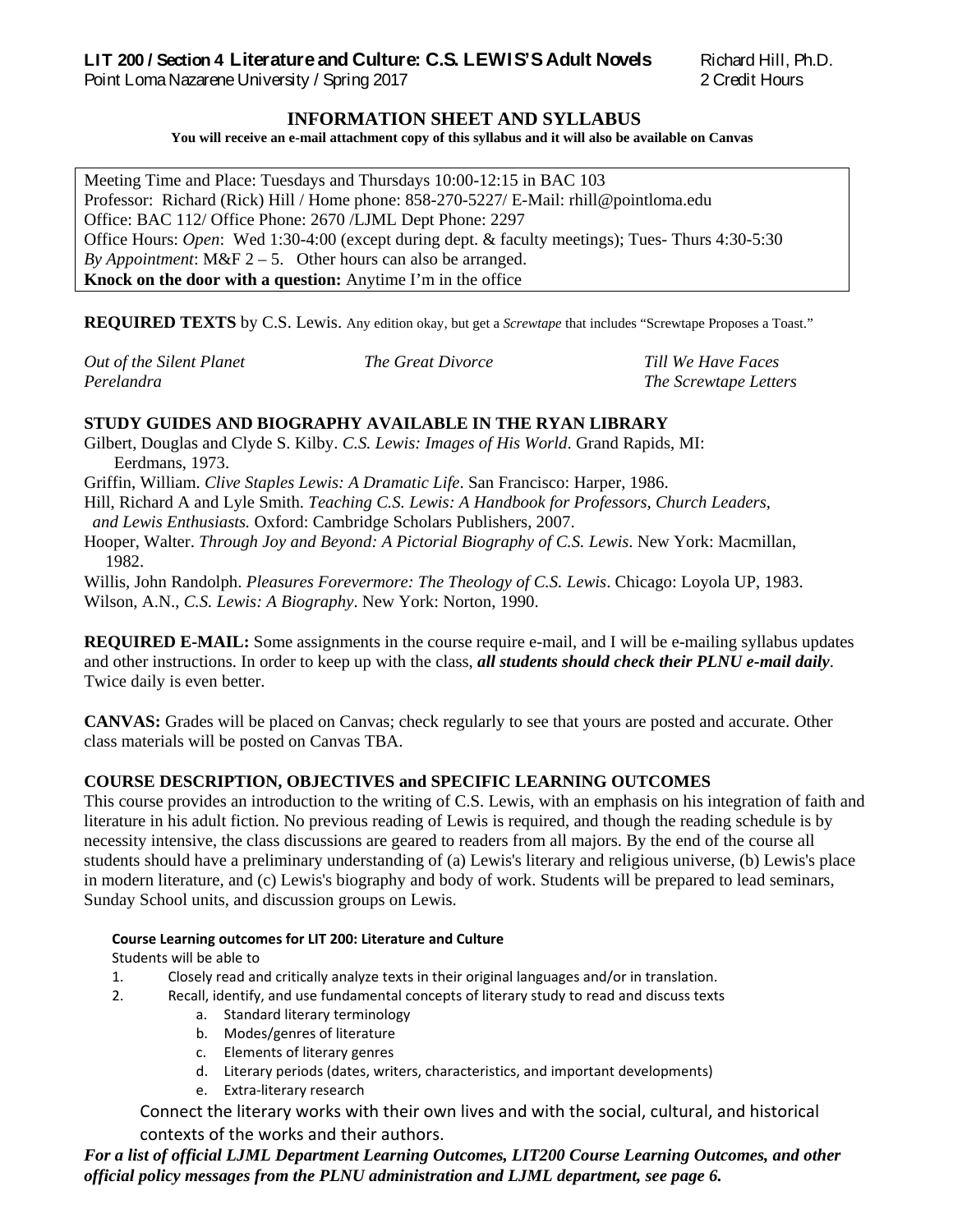# **ATTENDANCE POLICY**

## *This is an emphasis-on-participation course that requires daily attendance, and the attendance policy is designed to help you get the most out of the course.*

Extra Credit for perfect attendance: Students who miss no classes or portions of classes for ANY reason will have 10 extra credit points added to their final scores

Excused absences: The only "excused" absences are those authorized by the Provost, usually for official school activities (sports, music, etc. Your coach or professor will notify the provost if you are involved in an excusable activity.

No penalty absences: Students are allowed up to two "unexcused" absences for illness, personal business, oversleeping, or whatever, without grade penalty and without having to explain the absence. However, quizzes missed cannot be made up.

Excessive absences: Students who miss more than two classes will have 100 points deducted for each missed class thereafter. Students who miss two classes before midterm  $(4<sup>th</sup> week)$  will be de-enrolled from the course.

*Exceptions to the above*: If you have a serious accident or illness that requires hospitalization, we will make special arrangements, provided you notify me as soon as possible.

Late arrivals and half absences: Students who arrive late will miss all or part of the daily quiz and have their late arrival count as a "tardy" if it is less than 10 minutes. Late arrivals longer than 10 minutes will count as halfabsences. After three late arrivals, each "tardy" will be counted as a half-absence for grading purposes. Early departures of 10 minutes or less will also count as tardies; and departures more than 10 minutes before the end of class will count as half-absences. **Please notify me immediately if you have a schedule conflict that will or may cause you to be late for class more than three times in the semester. If you are involved in sports or other extra-curricular endeavors that will cause you to miss more than two classes, you should strongly consider taking a MWF quad course instead.** 

# **CLASS ACTIVITIES**

*In Class:* We will begin most days with a reading quiz, followed by a discussion of the assigned readings and/or directed writings. Other activities include panel discussions, videos, and recordings pertaining to Lewis and his work, plus background talks by the professor and presentations by students.

**Reading**: We will read Lewis's least favorite and most popular "adult" book (*Screwtape*); his favorite and least popular (*Faces);* the first two books in his famous trilogy of spiritual science fiction; his dreampiece, *The Great Divorce*; and a few of his essays and lesser-known short-stories. **Reading is the primary activity of the course and students are expected to keep up with the reading schedule. To do so, students should plan for 6-8 hours per week for reading and course-related writing outside of class.**

**IMPORTANT READING NOTE:** Most of us have read at least some of the assigned material, but all class members, including the professor, are expected to read all the assigned works **again,** following the class reading schedule.

# **Quizzes**

Daily reading is essential to good discussions. Quizzes encourage daily reading, which accounts for much of the class grade. Quizzes will consist of objective content questions on the current assignment. If you read the assignment recently, you should do well on the quiz. Missed or low-score quizzes can't be made up, but in recognition that everyone has a few less than perfect days in a semester, **the lowest two quiz scores (including zeros) will be dropped when the final grades are configured.** 

# **Midterm and Final exams**

The midterm exam is a response paper mandated by the General Education committee. The complete draft is due in class on 2/7; the final is due 2/9 in paper, LiveText, and email versions. By PLNU policy, there will be no rescheduling or makeups for the midterm or final paper due dates except in the case of Provost mandate or hospitalization on the exam days. The final exam will be held on the last class day and will consist of true/false, multiple choice, and short essay questions.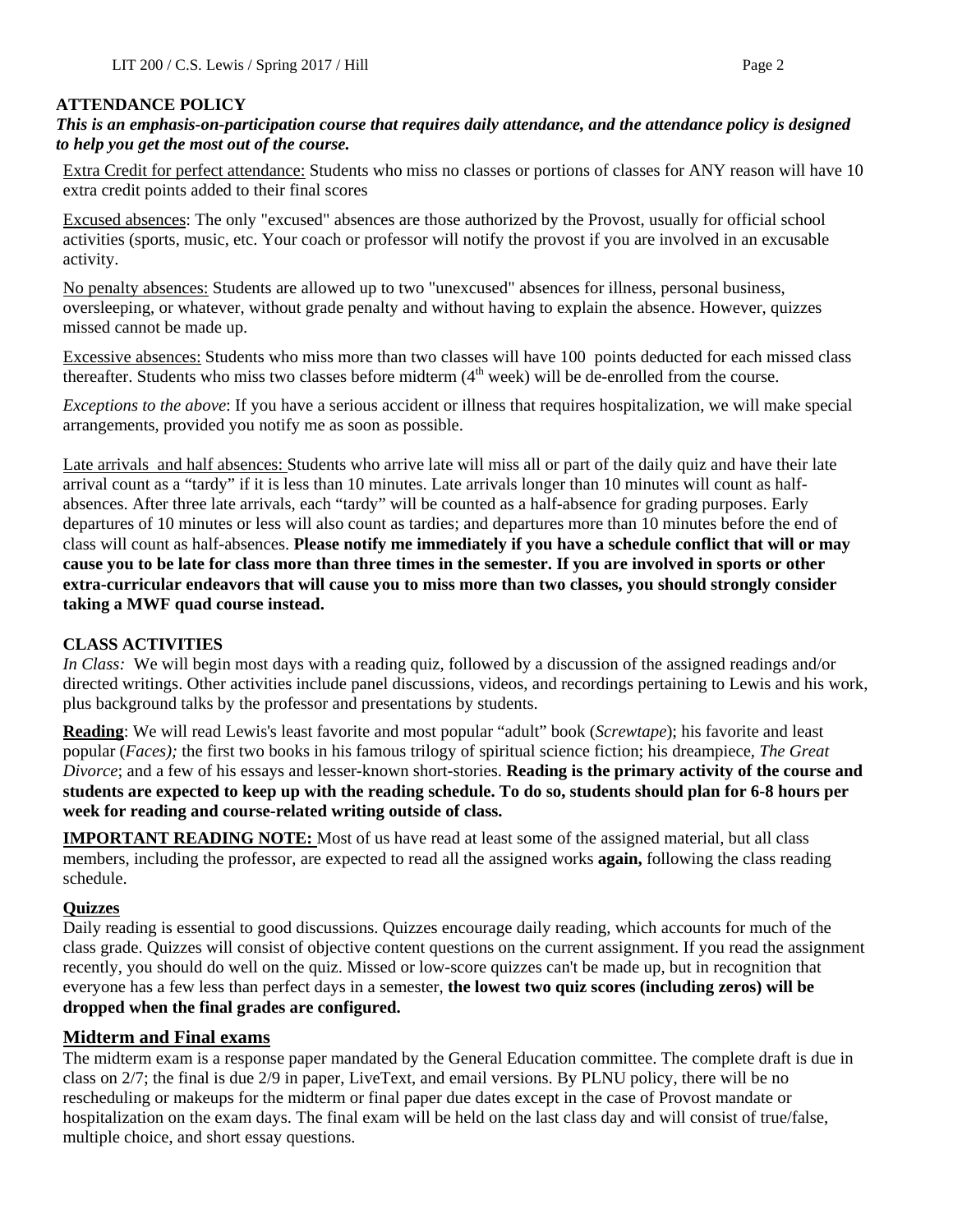# **Short Writings**

In addition to occasional in-class writing assignments, each student will write 2 one-page, single spaced reading sheets, scheduled by group). See below for a model of the kind of writing I'm looking for. Paper copies are due at the beginning of class on the date due. If you are running late or unable to come to class, email the assignment as a file attachment by 10 am or have someone bring the paper copy by10 am . **Late Writings will be discounted 10 points per calendar day, including weekends. No late writings will be accepted after they are 3 days late. To avoid losing points, be sure to spell check your assignments and use the proper format.**

*Your questions/comment sheet should follow this length, / scope/content and format model. Length: about one page, single-space, extra space between paragraphs. No objective questions that you can look up (Where was Lewis born?) Subjective questions must include probable/possible answers. Don't summarize anything—get right to your ideas. Be sure to include the date and your group number.*

#### ================================================================================== **SAMPLE WRITING SHEET**

Chris Loma # 01010101 GROUP 3 LIT 200 / C.S. Lewis/ Dr. Hill January 17, 2016 Reading Assignment: The Dark Tower, CH 1-7

#### QUESTIONS

- 1. In *The Dark Tower*, do the names Orfieu and Scudamor have any literary significance? They don't seem like typical Oxford professor names, so I'm wondering why Lewis chose them. I'm guessing that they have some literary antecedents—or maybe he just made them up of unpleasant sounds, as he said he did with Screwtape?
- 2. I've read it twice, but I'm still not sure what happened in *The Dark Tower* when the two girlfriends named Camellia traded places. It seemed like they traded personalities, but not completely, since the one from the future still had the same memories as the one from the past. Can we go over the mechanics of the transference in class discussion?

# COMMENT

Ransom isn't a major character in the fragment we have of *The Dark Tower*, but there are hints that he is, as in *Out of the Silent Planet* and *Perelandra*, a quietly heroic figure. He is always the sensible one in the group discussions, and he says plainly that he's a Christian. He also is the first to figure out the mystery of the stinging man. If Lewis had finished the story, I suspect that Ransom would have eventually taken center stage and become the hero who saved the world from the creeps in the other time zone. All the other characters, including the "Lewis" character, are poor hero material: selfish, usually not very brave, and pretty dorky in general, like when the Lewis character refused to believe in time travel, even when he saw it happen.

# COMMENT

I visited an interesting Christian hermitage near Big Sur founded by Dom Bede Griffiths, to whom Lewis dedicated *Surprised by Joy*. I read some of the Lewis letters on reserve and their relationship seems strained, but they seem to have become closer as Griffiths advanced in his spiritual path. I'm wondering what Lewis thought of Griffiths's leanings toward Indian religion. Is such a melding of faiths blasphemy? I would have thought Lewis would see it as such, but seemingly not so. Can we discuss this more in class? I brought some material from the hermitage to share.

**EVALUATION** Grades are calculated from writings, reading quizzes, midterm, and final project. Perfect attendance and participation will add points; missing more than two classes will deduct points. Grades will be figured on the following percentages:

| Short Writings $(2 \t@ 150 \t points each)$ 30% |     | $92 - 100 = A$    | $70 - 75.9 = C$   |
|-------------------------------------------------|-----|-------------------|-------------------|
| Reading Quizzes: $&$ misc. (~25 pts each) 40%   |     | $90 - 91.9 = A$   | $68.5 - 69.9 = C$ |
| Midterm: $\sim$ 100 points                      | 10% | $87 - 89.9 = B +$ | $65 - 68.4 = D+$  |
| Final Exam $\sim$ 200 points                    | 20% | $81 - 86.9 = B$   | $60 - 64.9 = D$   |
|                                                 |     | $79 - 80.9 = B$   | $58 - 59.9 = D$   |
|                                                 |     | $76 - 78.9 = C +$ |                   |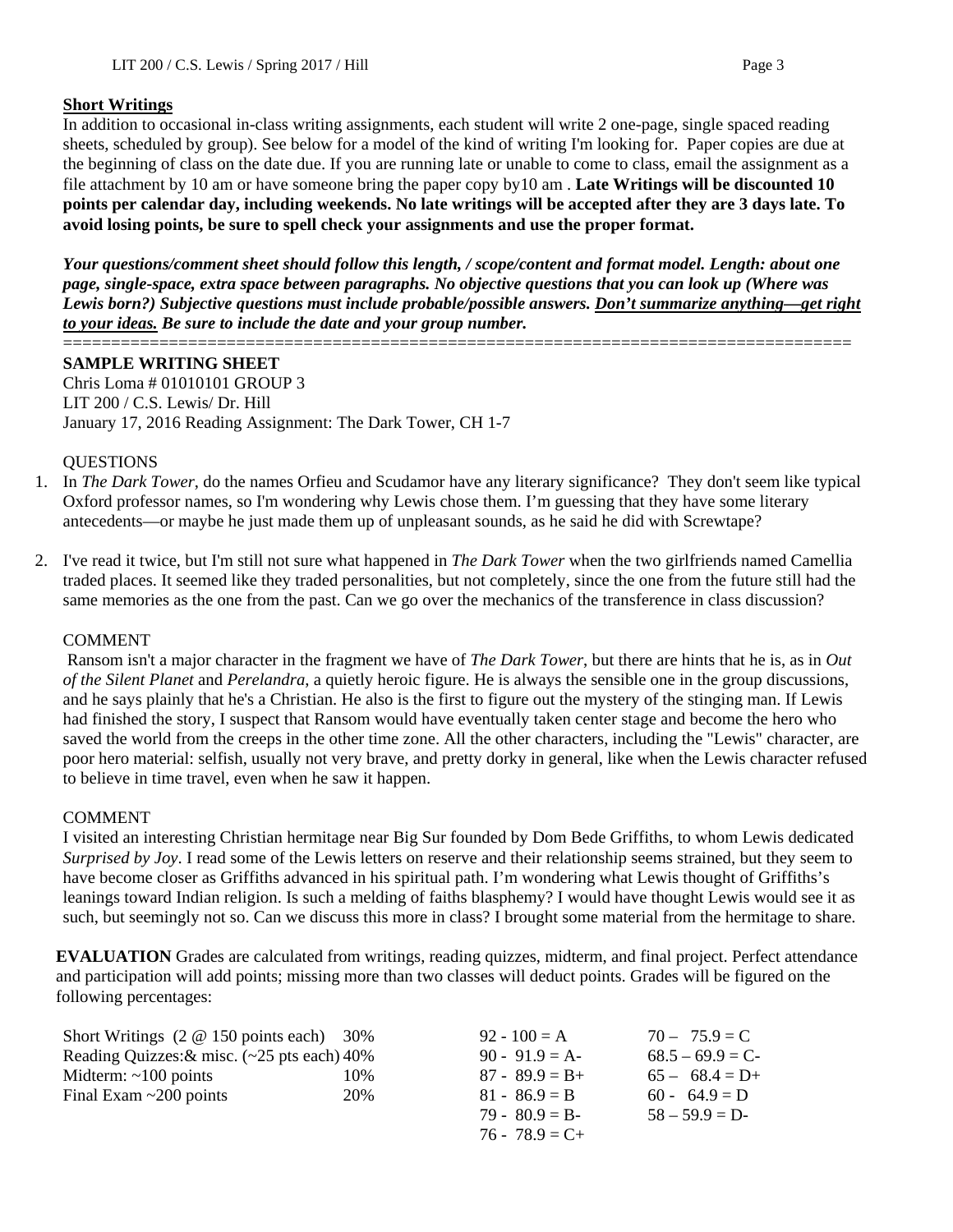**Class Participation** Although we will have lectures, the class is not intended to be primarily a lecture course, but rather an open and energetic discussion of Lewis and his writing. To encourage participation, students may earn up to 20 points (at 1-2 points per item) for sharing an insight or asking a question in class, leading a discussion group, being the secretary/spokesman for a discussion group, presenting a devotional, being a group leader for the final projects, and other miscellaneous activities as designated by the professor. In order to earn these points, students must document their participation. **Typed** participation logs will be collected on the 2nd,  $4<sup>th</sup>$ , and  $6<sup>th</sup>$  and  $8<sup>th</sup>$  week of class; participation points will be given for the previous weeks covered by the log. For formatting, follow the sample:

# SAMPLE PARTICIPATION LOG

#### Chris Loma # 01010101 GROUP 3 LIT 490 / C.S. Lewis/ Dr. Hill

LOG 1, Weeks 1-2

| Date | What I Said/Did                                                                                                                                                                            | Points                                                |
|------|--------------------------------------------------------------------------------------------------------------------------------------------------------------------------------------------|-------------------------------------------------------|
| 9/1  | Read my comment on Dickensian<br>Overtones in Lewis's early education.                                                                                                                     | (Leave this column)<br>blank; professor will fill in) |
| 9/8  | Asked my writing question about the nature of<br>space in Silent Plane.                                                                                                                    |                                                       |
| 9/12 | Was secretary/spokesperson for my group                                                                                                                                                    |                                                       |
| 9/12 | Disagreed with professor's view of Lewis cosmology<br>in <i>Great Divorce</i> : I said Lewis couldn't have been<br>any kind of Universalist because of his Irish Protestant<br>upbringing. |                                                       |
| 9/14 | Brought in a video clip of a PBS news story on a new C.S. Lewis<br>documentary.                                                                                                            |                                                       |
| 9/14 | Read devotional from Lewis website                                                                                                                                                         |                                                       |

**PLAGIARISM** PLNU has adopted a zero tolerance policy toward all forms of cheating. Copying or *any* talking during quizzes is considered cheating.

Here is the policy for the LJML department and this class:

~All work must be written with no outside help. This is not a course for lit majors, so reading commentary, literary essays, Sparknotes, etc. should not be part of your writing preparation.

~Copying words, phrases, and ideas from books or journals and failing to note quotes or attribute the material is plagiarism. Downloading material from the Internet without attribution, including sentences, phrases, and ideas, also constitutes plagiarism. *For instance, if you find the unique short phrase "Scintillating prose presented with rare verve in Lewis's inimitable style" in a book, article, or blog and use it without quotation marks and attribution, you have committed plagiarism.*

**~"I really didn't mean to plagiarize" is the typical excuse for plagiarism, but ANY plagiarism or copying from reference sources or other students will result in an F for the course. The plagiarist/cheater will also be referred to the academic dean for possible suspension or expulsion from PLNU.**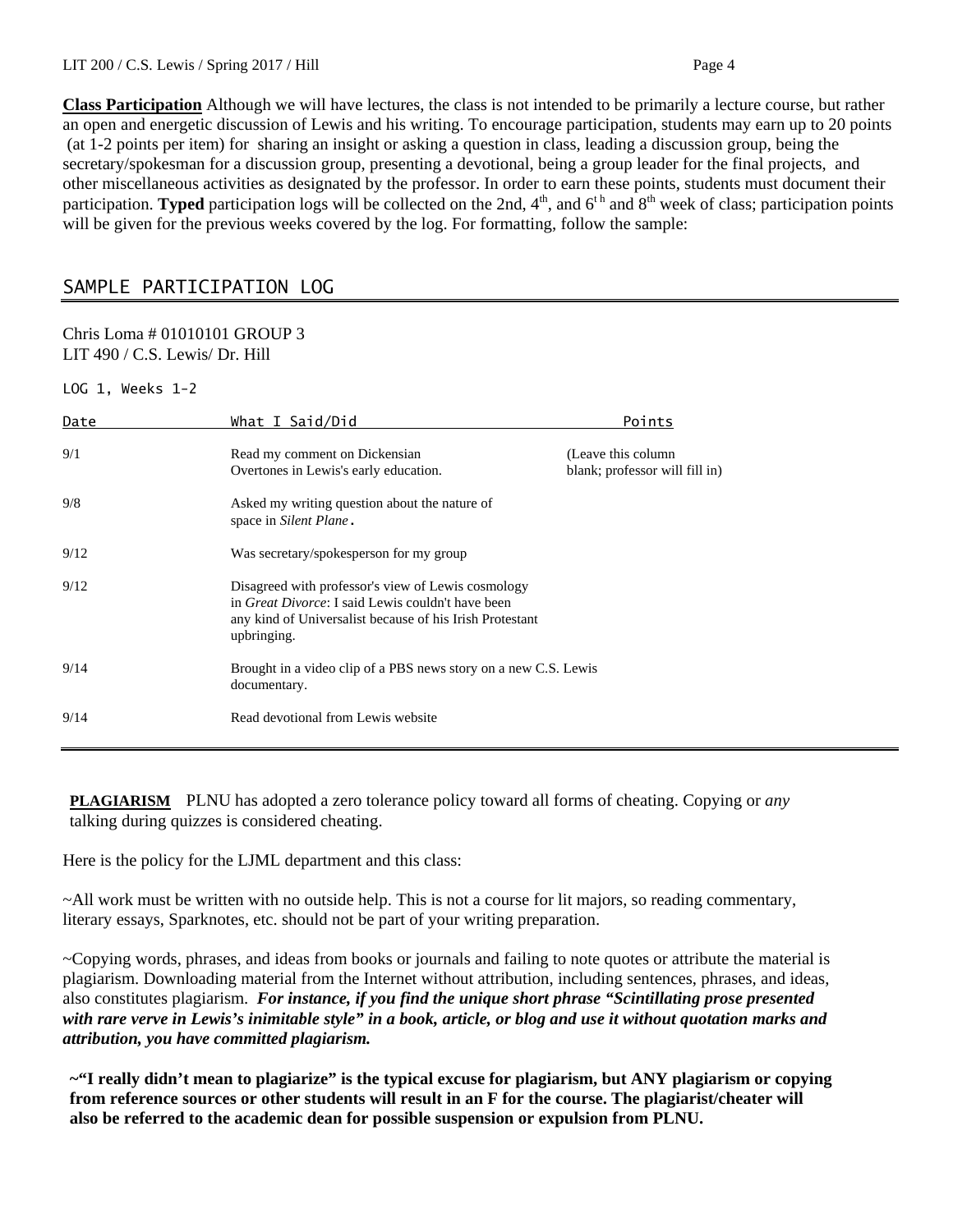# **MISCELLANEOUS**

# **Neatfreak Alert: Occasionally a grade doesn't get posted correctly, so don't throw anything away--save all of your quizzes and graded writings until you get your final course grade on your portal.**

**Class discussion policy:** This class is hereby declared an open forum. By open forum: everyone is entitled to his or her opinion on anything we discuss and everything we write. I have opinions on Lewis and other matters that may come up in discussions, and you are welcome to disagree with them—lively discussion is what college is all about.

# **CLASSROOM DEPORTMENT POLICIES**

How you dress is your business, and you certainly don't have to check your personality at the door. However, adult deportment is the standard in this class. Please refrain from all of the following disruptive and/or distracting actions during official class time:

1. Texting or leaving on the ringer on your cell phone. Turn it to off or vibrate. NEVER TEXT IN CLASS. If you need to make or take an emergency call or text during class time, go outside the classroom to do it.

2. Reading outside material (including school publications). Save for after class.

3. Doing work from other classes or engaging in any personal writing. See above.

4. Doing ANY non-class activities on your computer or phone. *Laptops* may not be used during class time unless medically needed. Take notes on paper and type them up later—this is a good study method. Violators will be asked to leave and be counted absent for the day.

5. Holding private conversations while the professor is talking or while another student is making a comment or asking a question during class discussion.

6. Showing up late and/or without books or other required materials.

7. Doing anything else that is obviously disruptive to other students or distracting to the professor.

*Temporary departures:* If you have to leave class temporarily to take an important call, use the restroom, etc., you don't need to ask permission. But do let me know before class begins if you need to leave early and won't be back.

*Health Issues:* If you have a chronic, acute, or temporary health issue that requires you to sit in a particular area or stand for part of class, wear sunglasses in class, take prescribed medicine, leave class often, etc., I'll work with you if you let me know your situation in advance.

**AND FINALLY:** My role in this course is to help you sort out the material we'll be covering, so please don't be too shy to ask questions. Your suggestions, compliments, and criticism of the class and the assignments are welcome. Make a habit of dropping by my office every once in a while even if you're not having problems. One-on-one discussions usually lead to better understanding of the work and better grades.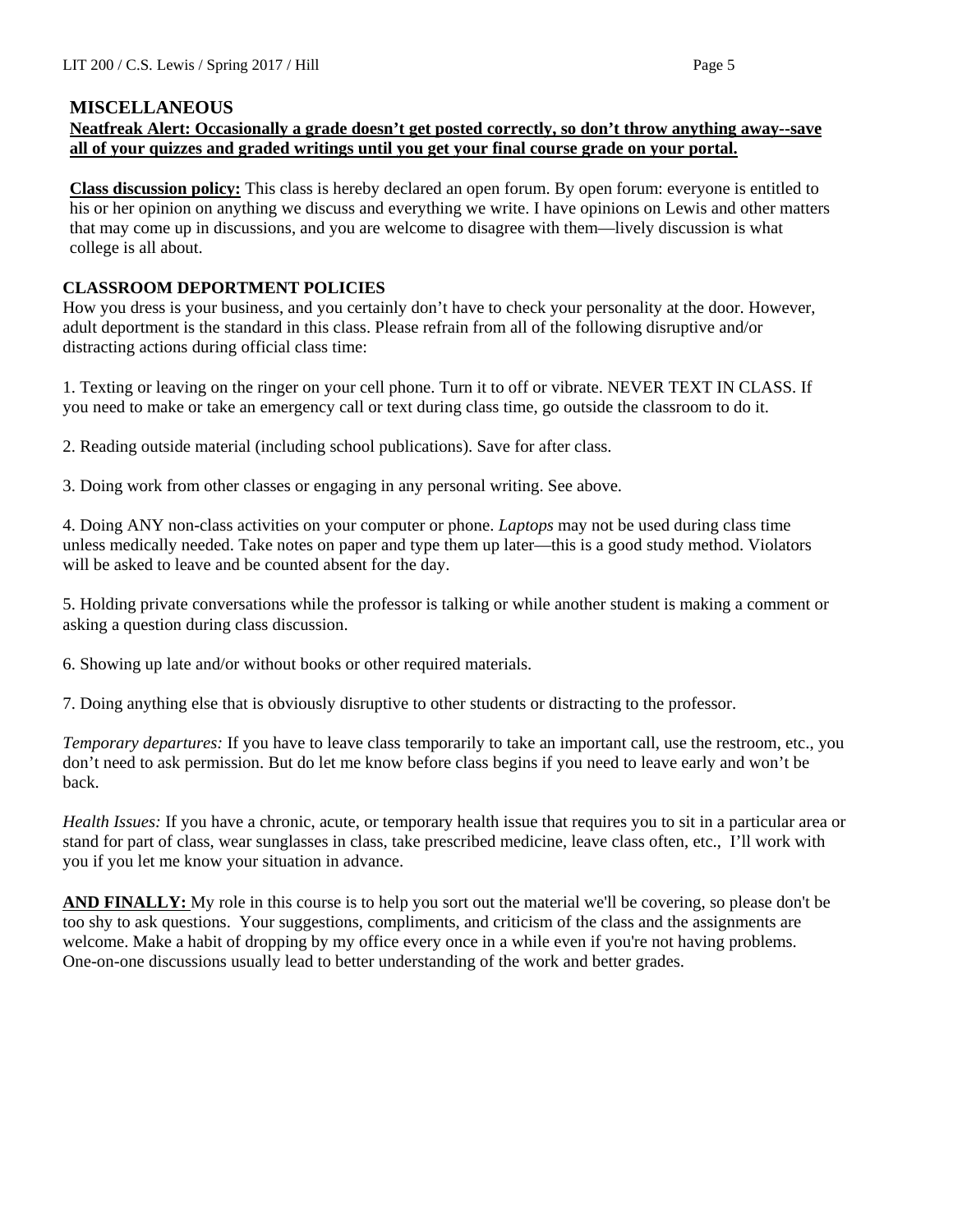\*\*\*\*\*\*\*\*\*\*\*\*\*\*\*\*\*\*\*\*\*\*\*\*\*\*\*\*\*\*\*\*\*\*\*\*\*\*\*\*\*\*\*\*\*\*\*\*\*\*\*\*\*\*\*\*\*\*\*\*\*\*\*\*\*\*\*\*\*\*\*\*\*\*\*\*\*\*\*\*\*\*\*\*\*\*\*\*\*

\*\*\*

#### **Federally required statement regarding academic accommodations:**

*"While all students are expected to meet the minimum standards for completion of this course as established by the instructor, students with disabilities may require academic accommodations. At Point Loma Nazarene University, these students are requested to file documentation during the first two weeks of the semester with the Academic Support Center (ASC), located in the Bond Academic Center. This policy assists the University in its commitment to full compliance with Section 504 of the Rehabilitation Act and the Americans with Disabilities Act. Section 504 (a) prohibits discrimination against students with special needs and guarantees all qualified students equal access to and benefits of PLNU programs and activities. Once the student files documentation, the ASC will contact the student's instructors and provide written recommendations for reasonable and appropriate accommodations to meet the individual learning needs of the student."*

#### A NOTE ON PUBLIC DISCOURSE INCLUDED IN ALL DEPARTMENT SYLLABI

*"Much of the work we will do in this class is cooperative, by nature of the class discussions and general feedback given to written work and/projects; thus you should think of all your writing and speaking for and in class as public, not private, discourse. By continuing in this class, you acknowledge that your work will be viewed by others in the class."*

#### **Official LJML Learning Outcomes:**

#### **Department Learning Outcomes**

- 1. Students will demonstrate the skills necessary for effective research, writing, and oral communication in various genres and media.
- 2. Students will display interpretive, analytical, and critical skills developed through the close study and analysis of texts.
- 3. Students will demonstrate knowledge of diverse cultures and literary texts.
- 4. Students will demonstrate knowledge of the nature, structure, and history of language.
- 5. Students will develop redemptive social and spiritual engagement through studies of language, text, cultures, and media.

#### **Literature Program Learning Outcomes**

- 1. Demonstrate a continuing practice of reading that makes connections between the literature/language studied and our contemporary world. Identify and articulate the relationships among literary-historical periods, dates, styles, and authors.
- 2. Demonstrate knowledge of major literary-theoretical perspectives and terminology.
- 3. Articulate the difference between a traditional linguistics and a modern linguistics notion of language.
- 4. Employ strong rhetorical, literary, and analytical skills in their writing.
- 5. Identify and evaluate effective use of higher and lower order thinking and writing skills.

#### **Course Learning outcomes for LIT 200: Literature and Culture**

#### Students will be able to

- 3. Closely read and critically analyze texts in their original languages and/or in translation.
- 4. Recall, identify, and use fundamental concepts of literary study to read and discuss texts
	- a. Standard literary terminology
	- b. Modes/genres of literature
	- c. Elements of literary genres
	- d. Literary periods (dates, writers, characteristics, and important developments)
	- e. Extra-literary research

Connect the literary works with their own lives and with the social, cultural, and historical contexts of the works and their authors.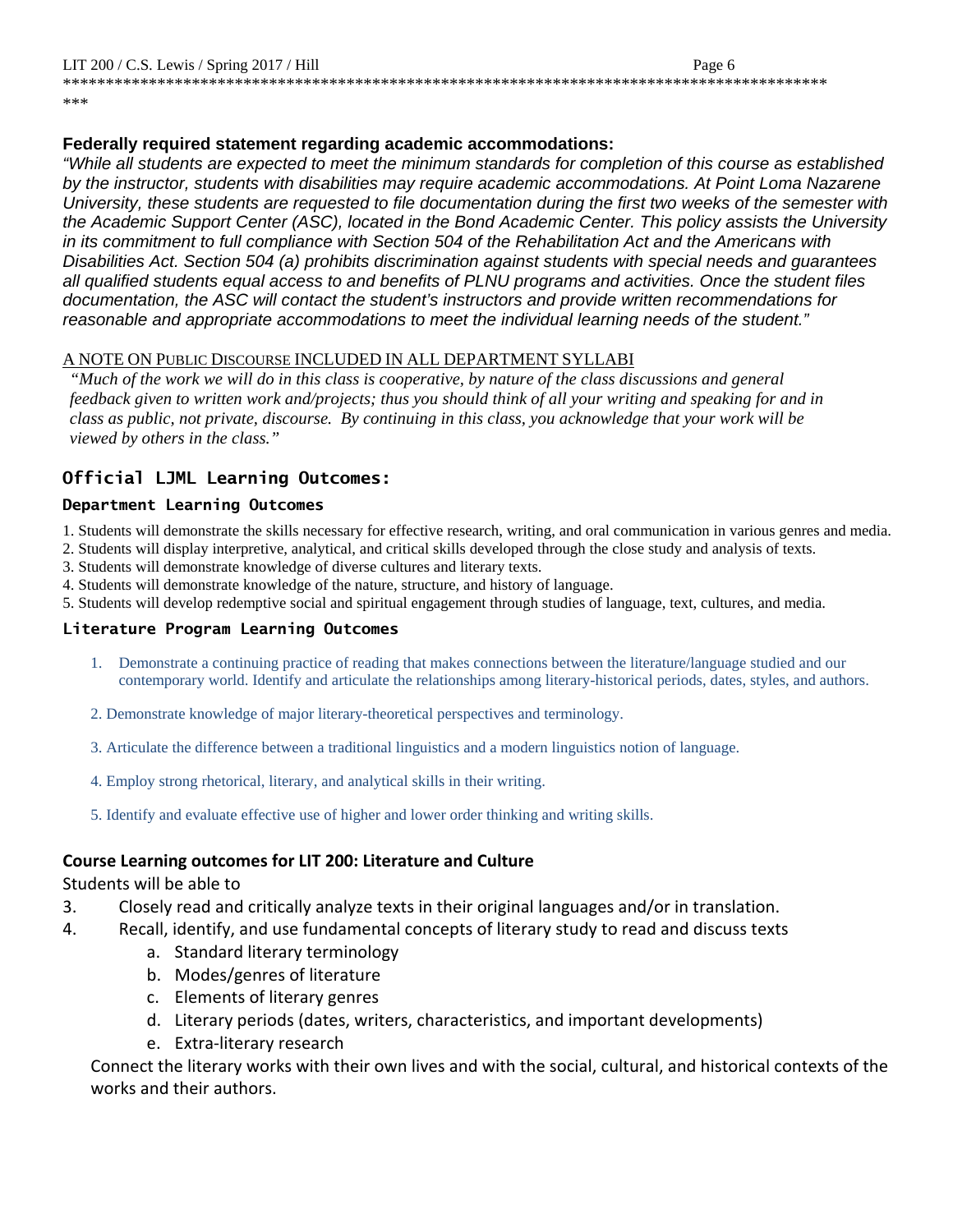## **COURSE CALENDAR**

# **(Items may be added and the schedule may change; stay current by checking your e-mail. WR Grp # = "Writing Group Number (the group that needs to do a writing for this date)**

| # for<br><b>Probable Activities</b><br><b>Writing Due</b><br>Week 1<br>Syllabus: Read it carefully and do the quiz<br><b>ALL</b><br>Welcome! Lewis video. Lewis philosophy and<br>TH 1/12<br>included with this document. "The Shoddy<br>devotions.<br>groups:<br>Lands": find it on line by googling "C.S. Lewis<br>Syllabus<br>Lewis biography / Lewis Letters / Lewis on the Web<br>The Shoddy Lands." Print and bring to class.<br>Quiz<br>Why read Lewis? Intro to Silent Planet and the Space<br>Trilogy.<br>Silent Planet CH 1-7<br>Lewis Video / Letters<br>1&2<br>Week 2<br>Does this look like a Pfifltriggi to you?<br>TU 1/17<br>Intro to Screwtape<br>Silent Planet CH 8-postscript<br>Introducing my Wormwood (in-class writing).<br>3&4<br>Week 2<br>Intro to Perelandra<br>Screwtape Letters 1-3<br>TH 1/19<br>Week 3<br>Eve rehabilitated<br>Perelandra CH 1-9<br>5&6<br>TU 1/24<br>Screwtape Letters 4-9<br>Week 3<br>Perelandra CH 10-12<br>7&8<br>Wormwoods and Screwtape on tape.<br>TH 1/26<br>Screwtape Letters 10-12<br>9&10<br>Lewis's favorite subjects. Intro to inner rings. Midterm<br>Week 4<br>Review. Lewis and the Spirit of the Age. Us and the<br>Perelandra CH 13-17<br>TU 1/31<br>Spirit of the Age.<br>Screwtape Letters 13-16<br>"The Inner Ring" Find online, print, and bring to<br>MIDTERM PAPER complete draft due<br>Week 4<br>Intro to Great Divorce.<br>class.<br>TH 2/2<br>Screwtape Letters 17-20<br>George MacDonald TBA<br>The Great Divorce CH 1-9<br>1&2<br>Universalism and George MacDonald<br>Week 5<br>Screwtape Letters 21-24<br>TU 2/7<br>The Great Divorce CH 10-14<br>3&4<br>MIDTERM PAPER FINAL draft due<br>Week 5<br>Screwtape Letters 25-27<br>Intro to Till We Have Faces: Cupid & Psyche myth<br>TH 2/9<br>Where is Glome?<br>Till We Have Faces CH 1-10<br>The Fox: I know this guy!<br>5&6<br>Week 6<br>Screwtape Letters 28-31<br>TU 2/14<br>Till We Have Faces CH 11-15<br>Who is Orual?<br>7&8<br>Week 6<br>TH 2/16<br>Till We Have Faces CH 16-21<br>9&10<br>Screwtape goes all socio-political.<br>Week 7<br>Screwtape Proposes a Toast<br>TU 2/21<br><b>ALL</b><br>Final Exam<br>Till We Have Faces Part 2: Read and then type a one-<br>Week 7<br>paragraph interpretation of Part 2. What happened?<br>$\leftarrow$<br>TH 2/23<br>Class Wrap<br>Week 8<br>Final Exam paper due | <b>DATES</b> | READING QUIZ ON | <b>WR Group</b> | <b>Notes</b> |
|------------------------------------------------------------------------------------------------------------------------------------------------------------------------------------------------------------------------------------------------------------------------------------------------------------------------------------------------------------------------------------------------------------------------------------------------------------------------------------------------------------------------------------------------------------------------------------------------------------------------------------------------------------------------------------------------------------------------------------------------------------------------------------------------------------------------------------------------------------------------------------------------------------------------------------------------------------------------------------------------------------------------------------------------------------------------------------------------------------------------------------------------------------------------------------------------------------------------------------------------------------------------------------------------------------------------------------------------------------------------------------------------------------------------------------------------------------------------------------------------------------------------------------------------------------------------------------------------------------------------------------------------------------------------------------------------------------------------------------------------------------------------------------------------------------------------------------------------------------------------------------------------------------------------------------------------------------------------------------------------------------------------------------------------------------------------------------------------------------------------------------------------------------------------------------------------------------------------------------------------------------------------------------------------------------------------------------------------------------|--------------|-----------------|-----------------|--------------|
|                                                                                                                                                                                                                                                                                                                                                                                                                                                                                                                                                                                                                                                                                                                                                                                                                                                                                                                                                                                                                                                                                                                                                                                                                                                                                                                                                                                                                                                                                                                                                                                                                                                                                                                                                                                                                                                                                                                                                                                                                                                                                                                                                                                                                                                                                                                                                            |              |                 |                 |              |
|                                                                                                                                                                                                                                                                                                                                                                                                                                                                                                                                                                                                                                                                                                                                                                                                                                                                                                                                                                                                                                                                                                                                                                                                                                                                                                                                                                                                                                                                                                                                                                                                                                                                                                                                                                                                                                                                                                                                                                                                                                                                                                                                                                                                                                                                                                                                                            |              |                 |                 |              |
|                                                                                                                                                                                                                                                                                                                                                                                                                                                                                                                                                                                                                                                                                                                                                                                                                                                                                                                                                                                                                                                                                                                                                                                                                                                                                                                                                                                                                                                                                                                                                                                                                                                                                                                                                                                                                                                                                                                                                                                                                                                                                                                                                                                                                                                                                                                                                            |              |                 |                 |              |
|                                                                                                                                                                                                                                                                                                                                                                                                                                                                                                                                                                                                                                                                                                                                                                                                                                                                                                                                                                                                                                                                                                                                                                                                                                                                                                                                                                                                                                                                                                                                                                                                                                                                                                                                                                                                                                                                                                                                                                                                                                                                                                                                                                                                                                                                                                                                                            |              |                 |                 |              |
|                                                                                                                                                                                                                                                                                                                                                                                                                                                                                                                                                                                                                                                                                                                                                                                                                                                                                                                                                                                                                                                                                                                                                                                                                                                                                                                                                                                                                                                                                                                                                                                                                                                                                                                                                                                                                                                                                                                                                                                                                                                                                                                                                                                                                                                                                                                                                            |              |                 |                 |              |
|                                                                                                                                                                                                                                                                                                                                                                                                                                                                                                                                                                                                                                                                                                                                                                                                                                                                                                                                                                                                                                                                                                                                                                                                                                                                                                                                                                                                                                                                                                                                                                                                                                                                                                                                                                                                                                                                                                                                                                                                                                                                                                                                                                                                                                                                                                                                                            |              |                 |                 |              |
|                                                                                                                                                                                                                                                                                                                                                                                                                                                                                                                                                                                                                                                                                                                                                                                                                                                                                                                                                                                                                                                                                                                                                                                                                                                                                                                                                                                                                                                                                                                                                                                                                                                                                                                                                                                                                                                                                                                                                                                                                                                                                                                                                                                                                                                                                                                                                            |              |                 |                 |              |
|                                                                                                                                                                                                                                                                                                                                                                                                                                                                                                                                                                                                                                                                                                                                                                                                                                                                                                                                                                                                                                                                                                                                                                                                                                                                                                                                                                                                                                                                                                                                                                                                                                                                                                                                                                                                                                                                                                                                                                                                                                                                                                                                                                                                                                                                                                                                                            |              |                 |                 |              |
|                                                                                                                                                                                                                                                                                                                                                                                                                                                                                                                                                                                                                                                                                                                                                                                                                                                                                                                                                                                                                                                                                                                                                                                                                                                                                                                                                                                                                                                                                                                                                                                                                                                                                                                                                                                                                                                                                                                                                                                                                                                                                                                                                                                                                                                                                                                                                            |              |                 |                 |              |
|                                                                                                                                                                                                                                                                                                                                                                                                                                                                                                                                                                                                                                                                                                                                                                                                                                                                                                                                                                                                                                                                                                                                                                                                                                                                                                                                                                                                                                                                                                                                                                                                                                                                                                                                                                                                                                                                                                                                                                                                                                                                                                                                                                                                                                                                                                                                                            |              |                 |                 |              |
|                                                                                                                                                                                                                                                                                                                                                                                                                                                                                                                                                                                                                                                                                                                                                                                                                                                                                                                                                                                                                                                                                                                                                                                                                                                                                                                                                                                                                                                                                                                                                                                                                                                                                                                                                                                                                                                                                                                                                                                                                                                                                                                                                                                                                                                                                                                                                            |              |                 |                 |              |
|                                                                                                                                                                                                                                                                                                                                                                                                                                                                                                                                                                                                                                                                                                                                                                                                                                                                                                                                                                                                                                                                                                                                                                                                                                                                                                                                                                                                                                                                                                                                                                                                                                                                                                                                                                                                                                                                                                                                                                                                                                                                                                                                                                                                                                                                                                                                                            |              |                 |                 |              |
|                                                                                                                                                                                                                                                                                                                                                                                                                                                                                                                                                                                                                                                                                                                                                                                                                                                                                                                                                                                                                                                                                                                                                                                                                                                                                                                                                                                                                                                                                                                                                                                                                                                                                                                                                                                                                                                                                                                                                                                                                                                                                                                                                                                                                                                                                                                                                            |              |                 |                 |              |
|                                                                                                                                                                                                                                                                                                                                                                                                                                                                                                                                                                                                                                                                                                                                                                                                                                                                                                                                                                                                                                                                                                                                                                                                                                                                                                                                                                                                                                                                                                                                                                                                                                                                                                                                                                                                                                                                                                                                                                                                                                                                                                                                                                                                                                                                                                                                                            |              |                 |                 |              |
|                                                                                                                                                                                                                                                                                                                                                                                                                                                                                                                                                                                                                                                                                                                                                                                                                                                                                                                                                                                                                                                                                                                                                                                                                                                                                                                                                                                                                                                                                                                                                                                                                                                                                                                                                                                                                                                                                                                                                                                                                                                                                                                                                                                                                                                                                                                                                            |              |                 |                 |              |
|                                                                                                                                                                                                                                                                                                                                                                                                                                                                                                                                                                                                                                                                                                                                                                                                                                                                                                                                                                                                                                                                                                                                                                                                                                                                                                                                                                                                                                                                                                                                                                                                                                                                                                                                                                                                                                                                                                                                                                                                                                                                                                                                                                                                                                                                                                                                                            |              |                 |                 |              |
|                                                                                                                                                                                                                                                                                                                                                                                                                                                                                                                                                                                                                                                                                                                                                                                                                                                                                                                                                                                                                                                                                                                                                                                                                                                                                                                                                                                                                                                                                                                                                                                                                                                                                                                                                                                                                                                                                                                                                                                                                                                                                                                                                                                                                                                                                                                                                            |              |                 |                 |              |
|                                                                                                                                                                                                                                                                                                                                                                                                                                                                                                                                                                                                                                                                                                                                                                                                                                                                                                                                                                                                                                                                                                                                                                                                                                                                                                                                                                                                                                                                                                                                                                                                                                                                                                                                                                                                                                                                                                                                                                                                                                                                                                                                                                                                                                                                                                                                                            |              |                 |                 |              |
|                                                                                                                                                                                                                                                                                                                                                                                                                                                                                                                                                                                                                                                                                                                                                                                                                                                                                                                                                                                                                                                                                                                                                                                                                                                                                                                                                                                                                                                                                                                                                                                                                                                                                                                                                                                                                                                                                                                                                                                                                                                                                                                                                                                                                                                                                                                                                            |              |                 |                 |              |
|                                                                                                                                                                                                                                                                                                                                                                                                                                                                                                                                                                                                                                                                                                                                                                                                                                                                                                                                                                                                                                                                                                                                                                                                                                                                                                                                                                                                                                                                                                                                                                                                                                                                                                                                                                                                                                                                                                                                                                                                                                                                                                                                                                                                                                                                                                                                                            |              |                 |                 |              |
|                                                                                                                                                                                                                                                                                                                                                                                                                                                                                                                                                                                                                                                                                                                                                                                                                                                                                                                                                                                                                                                                                                                                                                                                                                                                                                                                                                                                                                                                                                                                                                                                                                                                                                                                                                                                                                                                                                                                                                                                                                                                                                                                                                                                                                                                                                                                                            |              |                 |                 |              |
|                                                                                                                                                                                                                                                                                                                                                                                                                                                                                                                                                                                                                                                                                                                                                                                                                                                                                                                                                                                                                                                                                                                                                                                                                                                                                                                                                                                                                                                                                                                                                                                                                                                                                                                                                                                                                                                                                                                                                                                                                                                                                                                                                                                                                                                                                                                                                            |              |                 |                 |              |
|                                                                                                                                                                                                                                                                                                                                                                                                                                                                                                                                                                                                                                                                                                                                                                                                                                                                                                                                                                                                                                                                                                                                                                                                                                                                                                                                                                                                                                                                                                                                                                                                                                                                                                                                                                                                                                                                                                                                                                                                                                                                                                                                                                                                                                                                                                                                                            |              |                 |                 |              |
|                                                                                                                                                                                                                                                                                                                                                                                                                                                                                                                                                                                                                                                                                                                                                                                                                                                                                                                                                                                                                                                                                                                                                                                                                                                                                                                                                                                                                                                                                                                                                                                                                                                                                                                                                                                                                                                                                                                                                                                                                                                                                                                                                                                                                                                                                                                                                            |              |                 |                 |              |
|                                                                                                                                                                                                                                                                                                                                                                                                                                                                                                                                                                                                                                                                                                                                                                                                                                                                                                                                                                                                                                                                                                                                                                                                                                                                                                                                                                                                                                                                                                                                                                                                                                                                                                                                                                                                                                                                                                                                                                                                                                                                                                                                                                                                                                                                                                                                                            |              |                 |                 |              |
|                                                                                                                                                                                                                                                                                                                                                                                                                                                                                                                                                                                                                                                                                                                                                                                                                                                                                                                                                                                                                                                                                                                                                                                                                                                                                                                                                                                                                                                                                                                                                                                                                                                                                                                                                                                                                                                                                                                                                                                                                                                                                                                                                                                                                                                                                                                                                            |              |                 |                 |              |
|                                                                                                                                                                                                                                                                                                                                                                                                                                                                                                                                                                                                                                                                                                                                                                                                                                                                                                                                                                                                                                                                                                                                                                                                                                                                                                                                                                                                                                                                                                                                                                                                                                                                                                                                                                                                                                                                                                                                                                                                                                                                                                                                                                                                                                                                                                                                                            |              |                 |                 |              |
|                                                                                                                                                                                                                                                                                                                                                                                                                                                                                                                                                                                                                                                                                                                                                                                                                                                                                                                                                                                                                                                                                                                                                                                                                                                                                                                                                                                                                                                                                                                                                                                                                                                                                                                                                                                                                                                                                                                                                                                                                                                                                                                                                                                                                                                                                                                                                            |              |                 |                 |              |
|                                                                                                                                                                                                                                                                                                                                                                                                                                                                                                                                                                                                                                                                                                                                                                                                                                                                                                                                                                                                                                                                                                                                                                                                                                                                                                                                                                                                                                                                                                                                                                                                                                                                                                                                                                                                                                                                                                                                                                                                                                                                                                                                                                                                                                                                                                                                                            |              |                 |                 |              |
|                                                                                                                                                                                                                                                                                                                                                                                                                                                                                                                                                                                                                                                                                                                                                                                                                                                                                                                                                                                                                                                                                                                                                                                                                                                                                                                                                                                                                                                                                                                                                                                                                                                                                                                                                                                                                                                                                                                                                                                                                                                                                                                                                                                                                                                                                                                                                            |              |                 |                 |              |
|                                                                                                                                                                                                                                                                                                                                                                                                                                                                                                                                                                                                                                                                                                                                                                                                                                                                                                                                                                                                                                                                                                                                                                                                                                                                                                                                                                                                                                                                                                                                                                                                                                                                                                                                                                                                                                                                                                                                                                                                                                                                                                                                                                                                                                                                                                                                                            |              |                 |                 |              |
|                                                                                                                                                                                                                                                                                                                                                                                                                                                                                                                                                                                                                                                                                                                                                                                                                                                                                                                                                                                                                                                                                                                                                                                                                                                                                                                                                                                                                                                                                                                                                                                                                                                                                                                                                                                                                                                                                                                                                                                                                                                                                                                                                                                                                                                                                                                                                            |              |                 |                 |              |
|                                                                                                                                                                                                                                                                                                                                                                                                                                                                                                                                                                                                                                                                                                                                                                                                                                                                                                                                                                                                                                                                                                                                                                                                                                                                                                                                                                                                                                                                                                                                                                                                                                                                                                                                                                                                                                                                                                                                                                                                                                                                                                                                                                                                                                                                                                                                                            |              |                 |                 |              |
|                                                                                                                                                                                                                                                                                                                                                                                                                                                                                                                                                                                                                                                                                                                                                                                                                                                                                                                                                                                                                                                                                                                                                                                                                                                                                                                                                                                                                                                                                                                                                                                                                                                                                                                                                                                                                                                                                                                                                                                                                                                                                                                                                                                                                                                                                                                                                            |              |                 |                 |              |
|                                                                                                                                                                                                                                                                                                                                                                                                                                                                                                                                                                                                                                                                                                                                                                                                                                                                                                                                                                                                                                                                                                                                                                                                                                                                                                                                                                                                                                                                                                                                                                                                                                                                                                                                                                                                                                                                                                                                                                                                                                                                                                                                                                                                                                                                                                                                                            |              |                 |                 |              |
|                                                                                                                                                                                                                                                                                                                                                                                                                                                                                                                                                                                                                                                                                                                                                                                                                                                                                                                                                                                                                                                                                                                                                                                                                                                                                                                                                                                                                                                                                                                                                                                                                                                                                                                                                                                                                                                                                                                                                                                                                                                                                                                                                                                                                                                                                                                                                            |              |                 |                 |              |
|                                                                                                                                                                                                                                                                                                                                                                                                                                                                                                                                                                                                                                                                                                                                                                                                                                                                                                                                                                                                                                                                                                                                                                                                                                                                                                                                                                                                                                                                                                                                                                                                                                                                                                                                                                                                                                                                                                                                                                                                                                                                                                                                                                                                                                                                                                                                                            |              |                 |                 |              |
|                                                                                                                                                                                                                                                                                                                                                                                                                                                                                                                                                                                                                                                                                                                                                                                                                                                                                                                                                                                                                                                                                                                                                                                                                                                                                                                                                                                                                                                                                                                                                                                                                                                                                                                                                                                                                                                                                                                                                                                                                                                                                                                                                                                                                                                                                                                                                            |              |                 |                 |              |
|                                                                                                                                                                                                                                                                                                                                                                                                                                                                                                                                                                                                                                                                                                                                                                                                                                                                                                                                                                                                                                                                                                                                                                                                                                                                                                                                                                                                                                                                                                                                                                                                                                                                                                                                                                                                                                                                                                                                                                                                                                                                                                                                                                                                                                                                                                                                                            | TU 2/28      |                 |                 |              |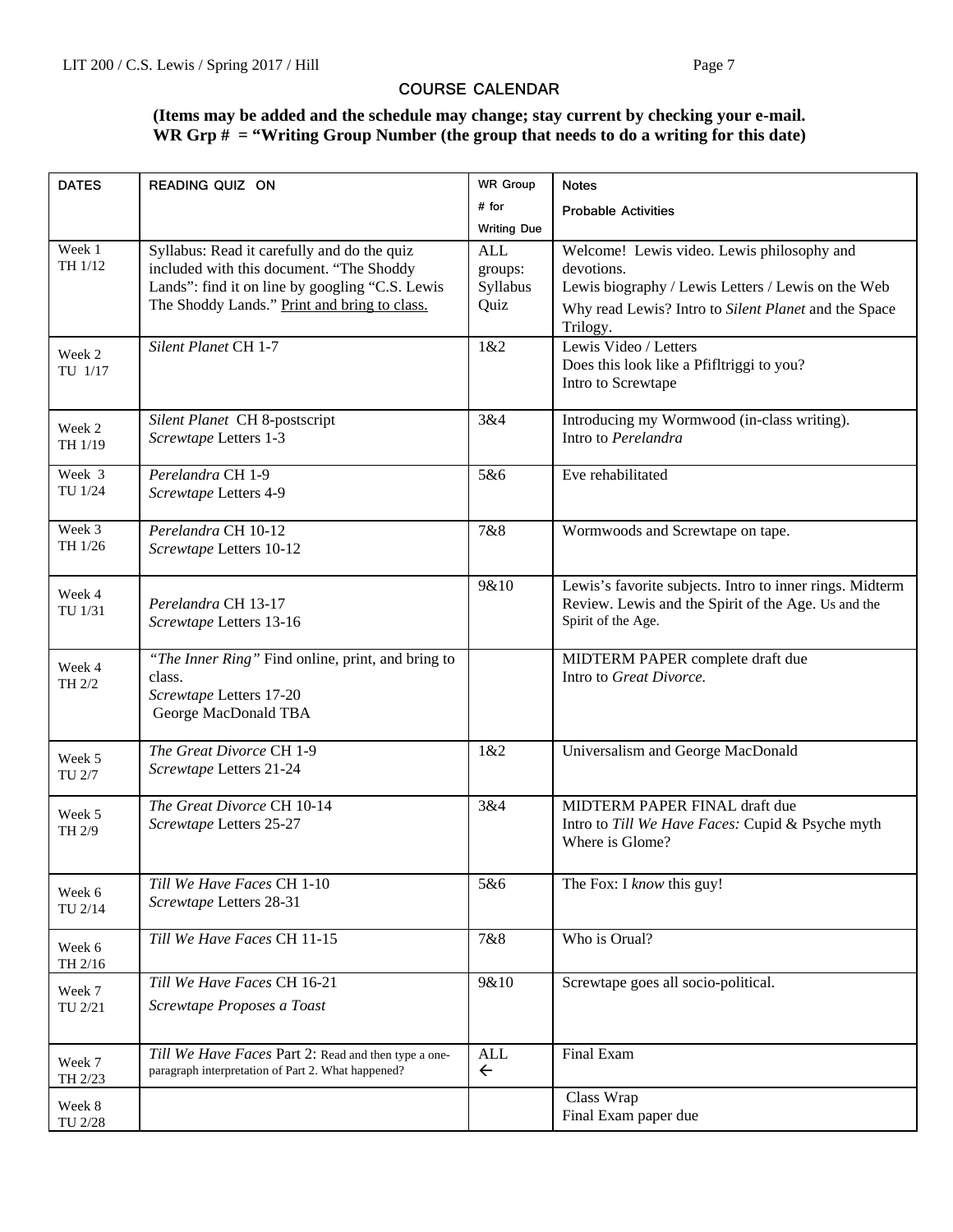LIT 200 / C.S. Lewis / Spring  $2017$  / Hill *CLASS LIST AND GROUP NUMBERS. The number after your name on the adjacent list will tell you what discussion group you're in and when you're scheduled for a reading sheet. You'll find the reading sheet dates on the class calendar (page 7) in the column called "WR group # for writing due"*

*Fill in the blanks below so you'll have your due dates handy for your calendar and the syllabus quiz:* 

*MY GROUP NUMBER IS \_\_\_\_\_\_\_\_\_*

# *MY FIRST WRITING ASSIGNMENT*

*IS DUE \_\_\_\_\_\_\_\_\_*

# *MY SECOND WRITING ASSIGNMENT*

*IS DUE \_\_\_\_\_\_\_\_\_*

|      | Page 8       |
|------|--------------|
| NAME | <b>GROUP</b> |
|      |              |

LIT200 / Section 3/ Spring 2017

| Ah Sing, Benjamin    | 10             |
|----------------------|----------------|
| Ballez, Jennifer     | 9              |
| Bates, Sierra        | 8              |
| Bristol, Kaitlyn     | 7              |
| Buckley, Siobhan     | 6              |
| Califano, Joseph     | 5              |
| Chafin, Sam          | 4              |
| Chamberlain, Taylor  | 3              |
| Chandler, Mia        | 2              |
| Chappell, Mackenzie  | $\mathbf{1}$   |
| Contreras, Alexa     | 10             |
| Daniels, Noah        | 9              |
| Douglass, Logan      | 8              |
| Eakes, Andrew        | 7              |
| Feghali, Rachel      | 6              |
| Ferguson, Jonathan   | 5              |
| Figueroa, Michael    | 4              |
| Fortuna, Noah        | 3              |
| Fuliga, Joy          | $\overline{c}$ |
| Fuller, Indiana      | $\mathbf 1$    |
| Gonzalez, Ebely      | 10             |
| Herndon, Kailey      | 9              |
| Jeffries, Philip     | 8              |
| Kelsey, Chloe        | 7              |
| Kisbert, Ian         | 6              |
| Landa, Salena        | 5              |
| Lechien, Jared       | 4              |
| Logsdon, Riley       | 3              |
| Logsdon, Sheridan    | 2              |
| Marsh, Emma          | 1              |
| Masuda, Gabriela     | 10             |
| Meyers, Ashleigh     | 9              |
| Miller, Benjamin     | 8              |
| Montero, Michael     | 7              |
| Neimann, Andrew      | 3              |
| Pedlowe, Emily       | 6              |
| Ross, Andrew L       | 5              |
| Sadeghi, Christopher | 4              |
| Schildmeyer, Mary    | 3              |
| Schmidt, Taylor      | 2              |
| Smith, Ashlee        | $\mathbf{1}$   |
| Struiksma, Sara      | 10             |
| Swanson, Sami        | 9              |
| Szepkouski, Daria    | 8              |
| Thompson, Dylan      | 7              |
| Thurston, Walker     | 6              |
| Walch, Dylan         | 5              |
| Weber, Joseph        | 4              |
|                      |                |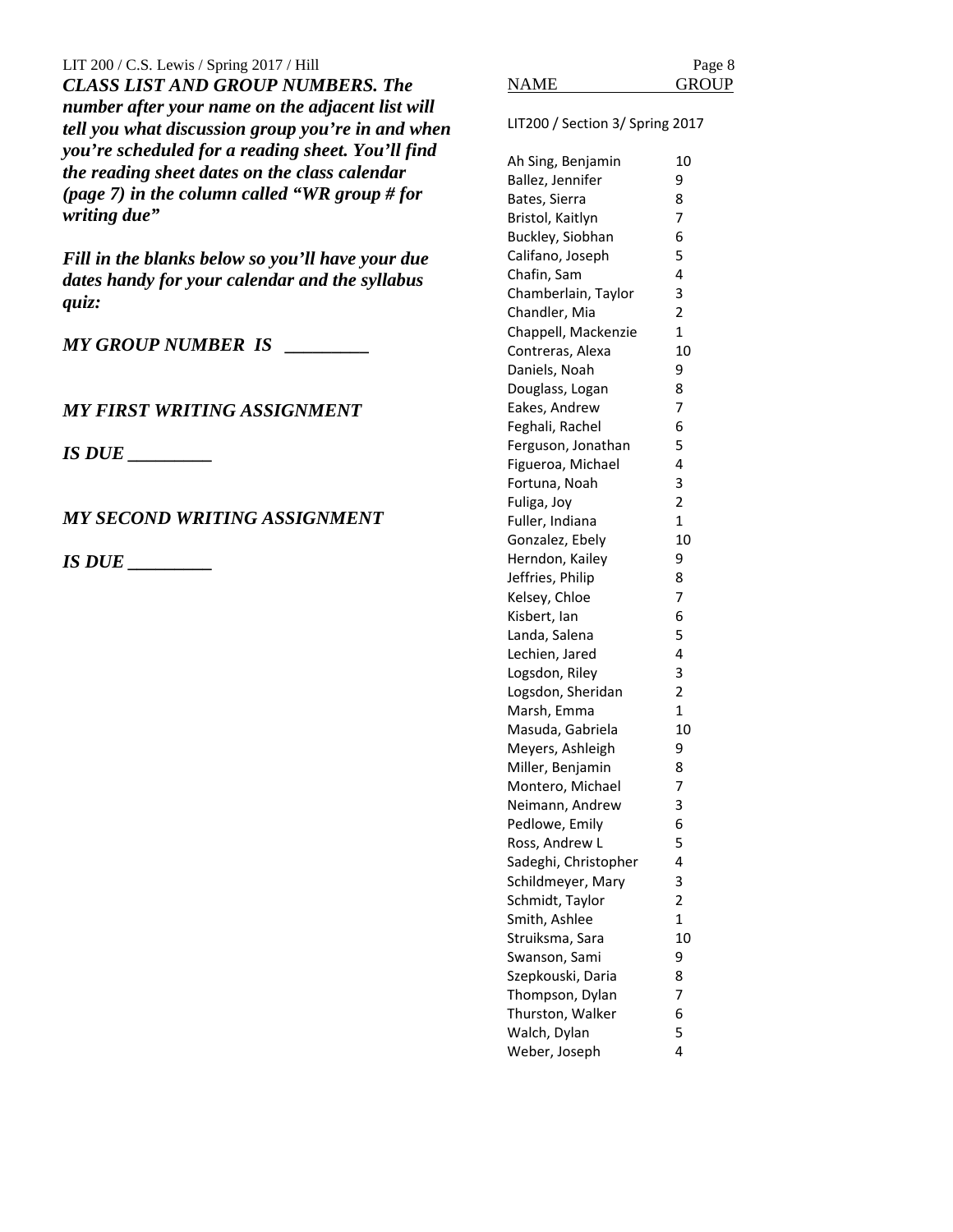$NAME$ 

#### SYLLABUS AND FIRST DAY QUIZ

Briefly answer all questions AND use a short paraphrase from the syllabus or the professor to back up your answer. TYPE YOUR ANSWERS, THEN PRINT OUT THE PAGES

1. Is it okay to call the professor's cell phone? If you can't get hold of the professor anywhere, what should you do?

2. Which edition of the assigned C.S. Lewis books should you use?

3. How often should you check your email for updates on this class?

4. If you score on all work is 825/1000 at the end what will your final grade be?

5. If you score on all work is 825/1000 at the end and you miss three classes, what will your final grade be? What will your final grade be if you miss 5 classes?

6. What should you do if you feel an overwhelming compulsion to text during class? What if you have to make an emergency call?

7. What happens to your attendance record if you show up late five times?

8. What happens to your final grade if you don't turn in one of your writing assignments, or you turn it in two weeks late?

9. What happens to your grade if you turn in one of your writing assignments two calendar days late?

10. If you get perfect scores-- all possible points on all assignments-- EXCEPT you miss final exam altogether, what will your final grade be?

11. True or False: To eliminate clutter, you should throw away papers the professor has already graded.

12. True or False: It is okay to be late for class if it's because the printer in the library is messed up right before class and you had to wait because your writing assignment is due today?

13. If you have a health or learning problem that may affect your our performance in the class, what should you do?